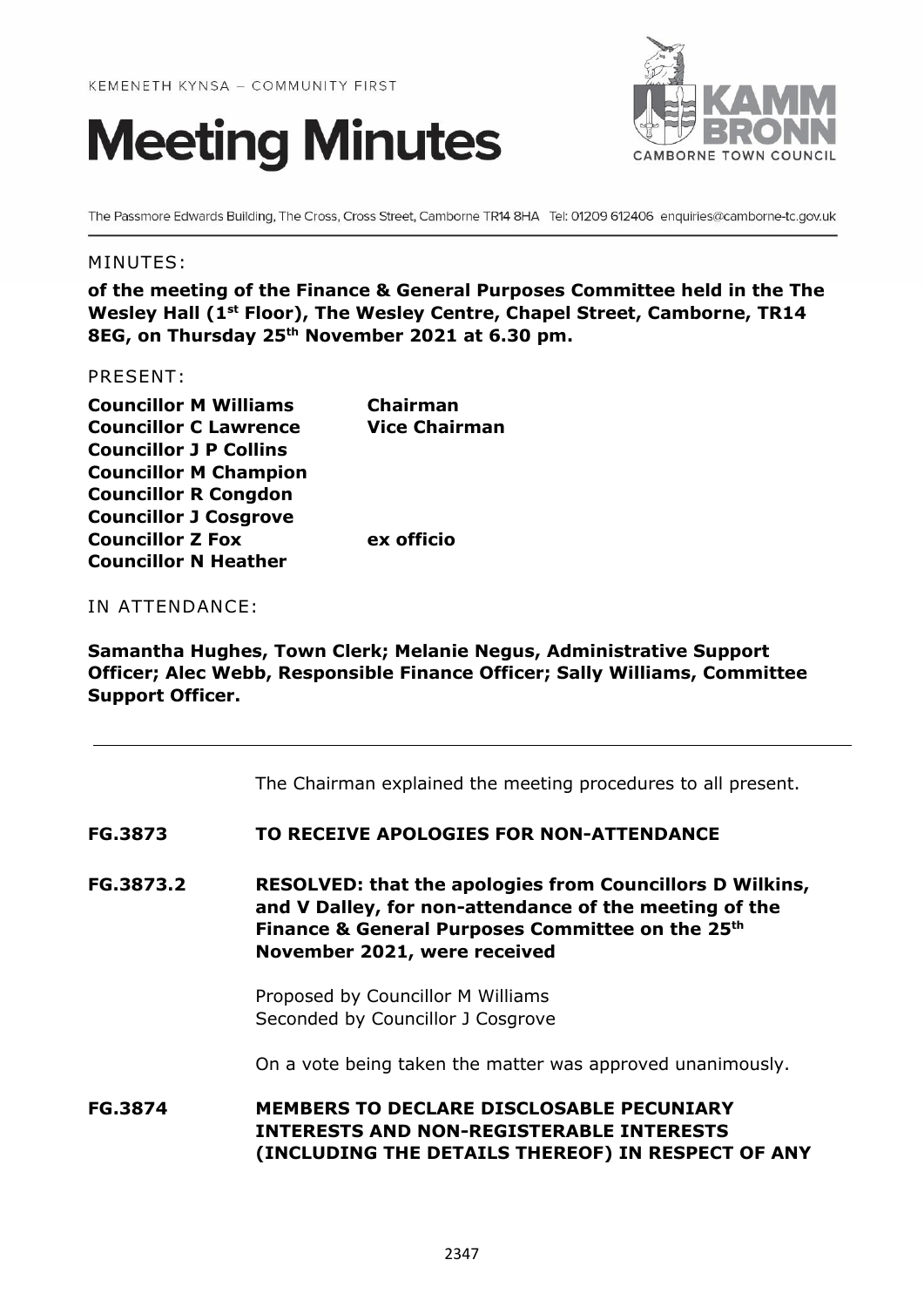### **ITEMS ON THIS AGENDA INCLUDING ANY GIFTS OR HOSPITALITY EXCEEDING £25**

There were no declarations of interests.

### **FG.3875 TO APPROVE WRITTEN REQUEST(S) FOR DISPENSATIONS**

There were no dispensation requests.

Councillor N heather entered the meeting at 6.35 pm.

#### **FG.3876 CHAIRMAN'S ANNOUNCEMENTS**

There were no Chairman's announcements.

### **FG.3877 TO RECEIVE AND APPROVE THE MINUTES OF THIS COMMITTEE HELD ON 23RD SEPTEMBER 2021**

## **FG.3878.2 RESOLVED: that the minutes of the Finance and General Purposes Committee held on 23rd September 2021 were received and approved and signed by the Chairman**

Proposed by Councillor C Lawrence Seconded by Councillor J Cosgrove

On a vote being taken the matter was approved unanimously of those entitled to vote.

### **FG.3879 MATTERS ARISING, FOR INFORMATION ONLY, WHERE NOT INCLUDED BELOW**

There were no matters arising.

**FG.3880 PUBLIC PARTICIPATION (SUBJECT TO STANDING ORDER 3E MEMBERS OF THE PUBLIC ARE PERMITTED TO MAKE REPRESENTATIONS, ANSWER QUESTIONS AND GIVE EVIDENCE IN RESPECT OF ANY ITEM OF BUSINESS INCLUDED IN THE AGENDA, UP TO A MAXIMUM OF FIFTEEN MINUTES)**

There were no public present.

## **FG.3881 TO RECEIVE GRANT APPLICATIONS FROM**

- **i) The Brigade Band (General Power of Competence)**
- **ii) Cornwall Air Ambulance Trust (General Power of Competence)**
- **iii) John Harris Society (General Power of Competence)**
- **iv) The Wave Project (General Power of Competence)**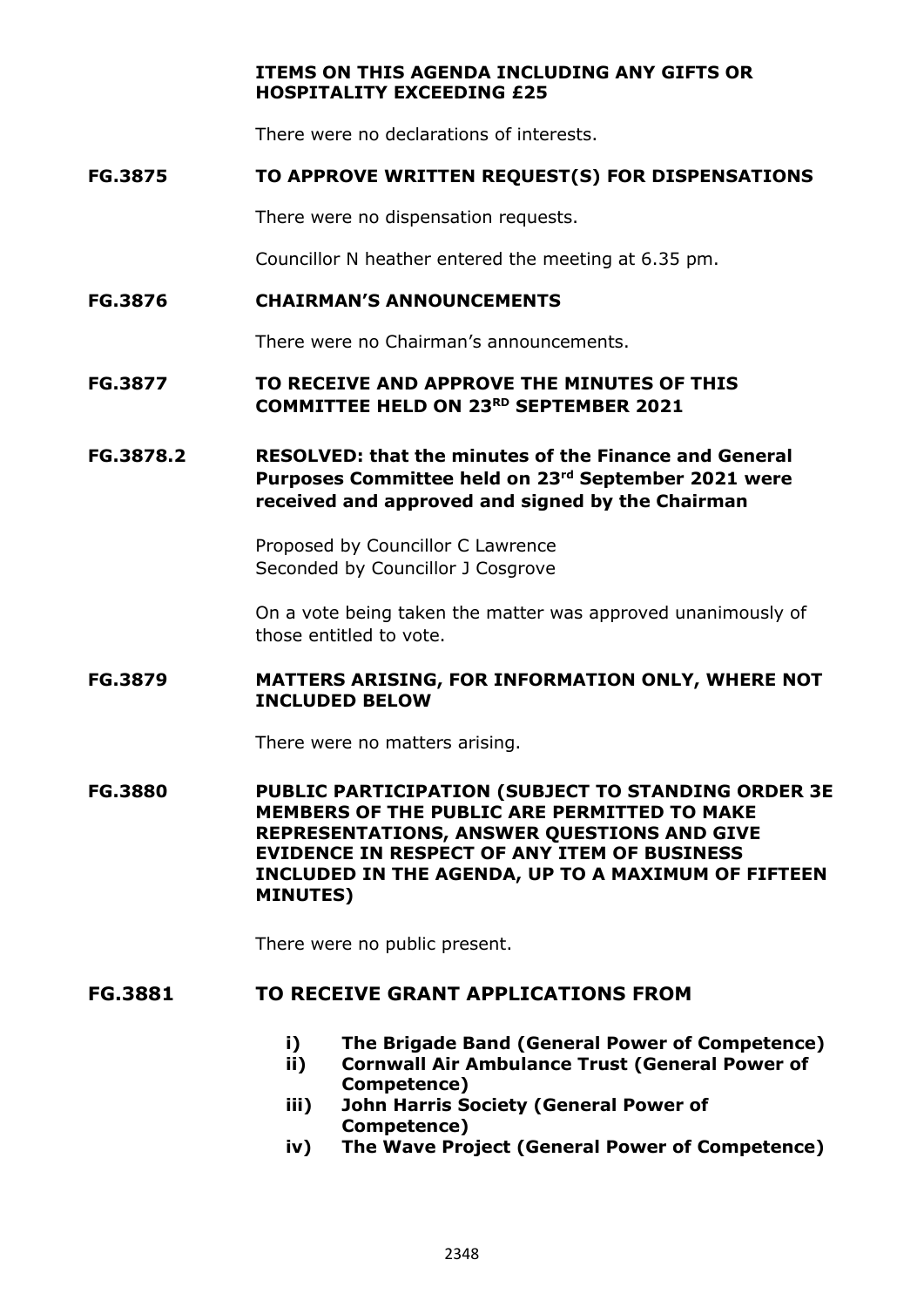#### **AGREE ACTION AND AUTHORISE EXPENDITURE**

### **FG.3881.2 RESOLVED: that a grant of £250 was awarded The Brigade Band, under the General Power of Competence; the expenditure was approved from the Community Grants and Donations Budget**

Proposed by Councillor M Champion Seconded by Councillor Z Fox

On a vote being taken the matter was approved unanimously.

#### **FG.3881.3 RESOLVED: that a grant of £500 was awarded to Cornwall Air Ambulance Trust, under the General Power of Competence; the expenditure was approved from the Community Grants and Donations Budget**

Proposed by Councillor M Champion Seconded by Councillor J Collins

On a vote being taken the matter was approved by a Majority.

### **FG.3881.4 RESOLVED: that a grant application from the John Harris Society was declined**

Proposed by Councillor C Lawrence Seconded by Councillor J Cosgrove

On a vote being taken the matter was approved by a Majority.

### **FG.3881.5 RESOLVED: that a grant application from The Wave project, was deferred to the next meeting. A representative of the Project be invited to the next meeting to present more information on the Project to members**

Proposed by Councillor C Lawrence Seconded by Councillor J Cosgrove

On a vote being taken the matter was approved by a Majority.

## **FG.3882 TO RECEIVE THE INTERIM INTERNAL AUDIT REPORT FOR 2021/2022 AND AGREE ACTION**

An initial recommendation by the Internal auditor was that the Investment Strategy should be reviewed, but as it was due for review in December this was not an issue.

### **FG.3882.2 RESOLVED: that the Interim Internal Audit Report for 2021/2022 was received**

Proposed by Councillor Z Fox Seconded by Councillor M Champion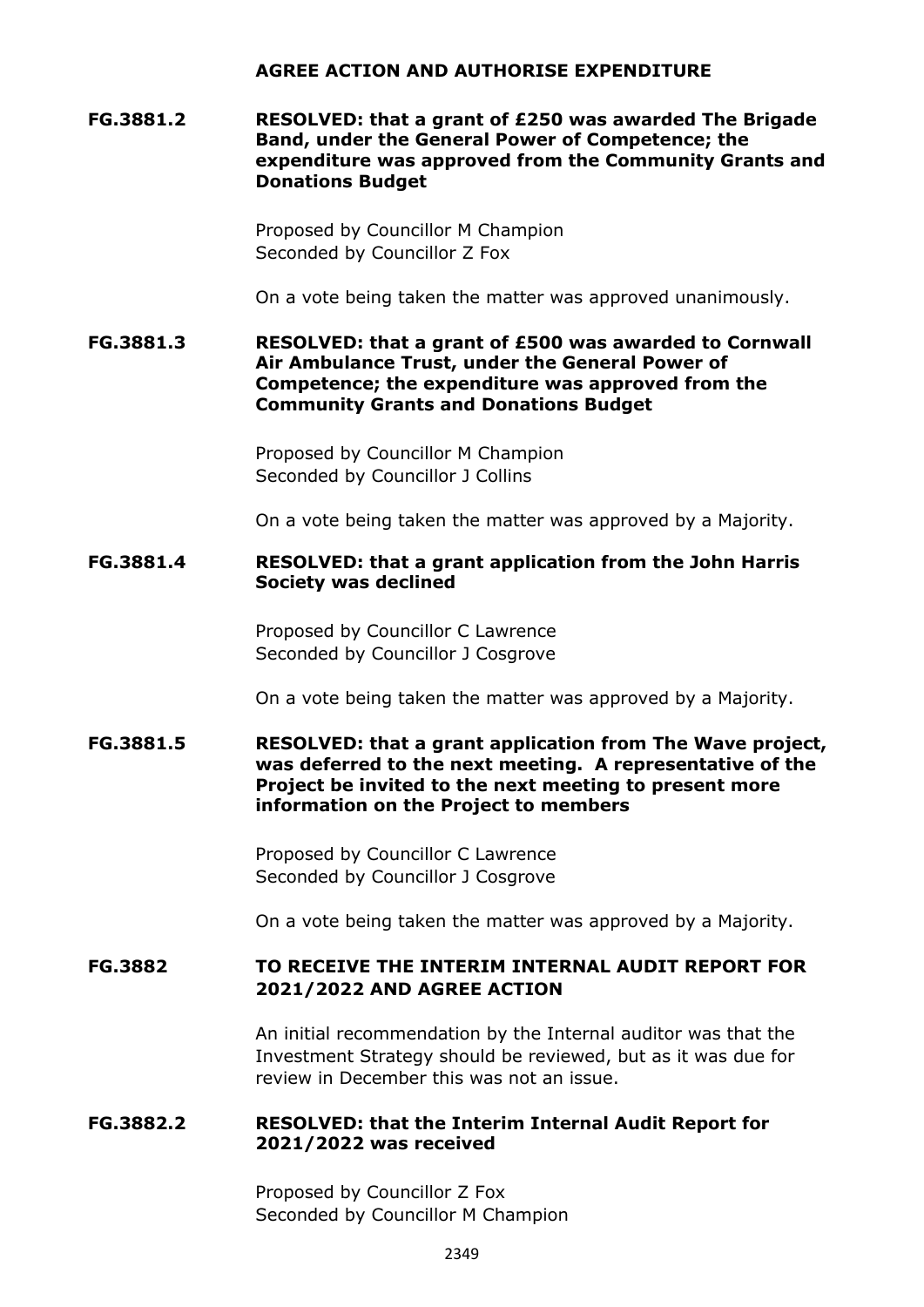On a vote being taken the matter was approved unanimously.

**FG.3883 TO RECEIVE AND APPROVE THE BANK CASH AND INVESTMENT RECONCILIATION, EARMARKED RESERVES REPORT AND DETAILED INCOME & EXPENDITURE BY BUDGET HEADING REPORT UP TO THE END OF SEPTEMBER 2021**

**FG.3883.2 RESOLVED: that the Bank Cash and Investment Reconciliation, Earmarked Reserves Report, and Detailed Income and Expenditure by Budget Heading Report, up to the end of September 2021 were received, and approved**

> Proposed by Councillor M Williams Seconded by Councillor C Lawrence

On a vote being taken the matter was approved unanimously.

**FG.3884 TO RECEIVE AND APPROVE THE APPOINTED COUNCILLORS' INTERNAL AUDIT REPORTS FOR SEPTEMBER 2021 BY COUNCILLOR WILLIAMS AND J COSGROVE**

**FG.3884.2 RESOLVED: that the appointed Councillors' Internal Audit Reports for September 2021 by Councillor Williams and J Cosgrove were received, and approved**

> Proposed by Councillor Z Fox Seconded by Councillor J Collins

On a vote being taken the matter was approved unanimously.

**FG.3885 TO RECEIVE RECEIVE THE QUARTERLY BANK RECONCILIATION AUDIT FOR JULY-SEPTEMBER 2021**

### **FG.3885.2 RESOLVED: that the Quarterly Bank Reconciliation Audit for July-September 2021, was received, and approved**

Proposed by Councillor M Williams Seconded by Councillor J Cosgrove

On a vote being taken the matter was approved unanimously.

**FG.3886 TO APPROVE THE PAYMENT OF INVOICES RECEIVED FOR THE WHOLE MONTH OF SEPTEMBER 2021**

### **FG.3886.2 RESOLVED: that the payment of invoices made during the whole month of September 2021 was approved**

Proposed by Councillor M Williams Seconded by Councillor J Cosgrove

On a vote being taken the matter was approved unanimously.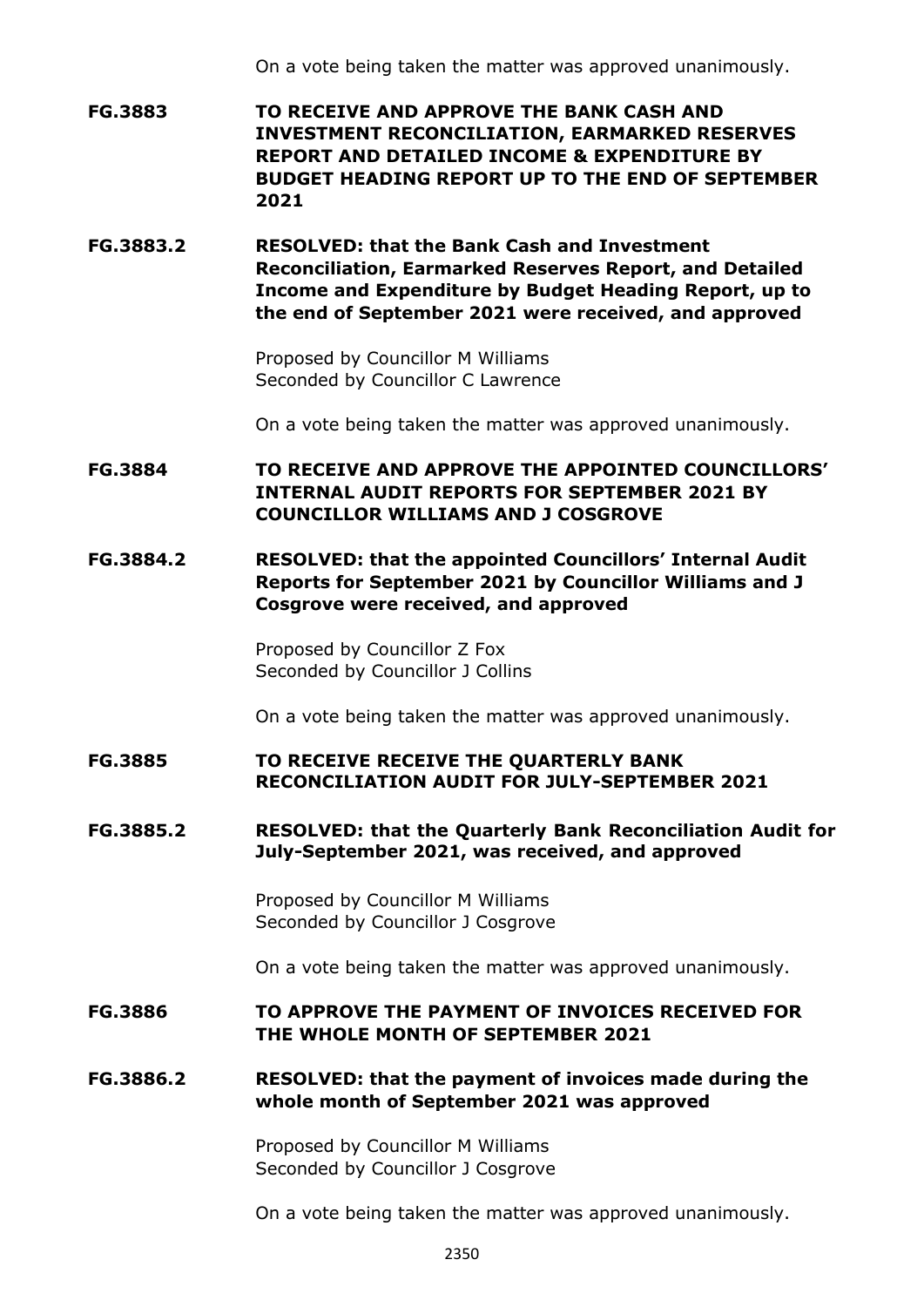# **FG.3887 TO APPROVE PAYMENTS MADE DURING THE WHOLE MONTH OF SEPTEMBER 2021, MADE UNDER FINANCIAL REGULATION 4.1, 4.5, 5.4, 5.5, 6.2, 6.7 AND 7.2**

**FG.3887.2 RESOLVED: that payments made during the whole month of September 2021, made under Financial Regulation 4.1, 4.5, 5.4, 5.5, 6.2, 6.7 and 7.2 were approved**

> Proposed by Councillor M Williams Seconded by Councillor N Heather

On a vote being taken the matter was approved unanimously.

**FG.3888 TO APPROVE PAYMENTS FOR THE MONTH OF OCTOBER 2021, MADE UNDER FINANCIAL REGULATION 4.1, 4.5, 5.4, 5.5, 6.2, 6.7 AND 7.2**

**FG.3888.2 RESOLVED: that payments made for the month of October 2021, made under Financial Regulation 4.1, 4.5, 5.4, 5.5, 6.2, 6.7 and 7.2, were approved**

> Proposed by Councillor M Williams Seconded by Councillor Z Fox

On a vote being taken the matter was approved unanimously.

# **FG.3889 TO APPROVE PAYMENTS MADE DURING THE MONTH OF OCTOBER 2021 MADE UNDER THE DELEGATED AUTHORITY OF THE CHAIRMAN AND VICE-CHAIRMAN**

**FG.3889.2 RESOLVED: that payments made during the month of October 2021 made under the delegated authority of the Chairman and Vice-Chairman were approved**

> Proposed by Councillor M Williams Seconded by Councillor J Cosgrove

On a vote being taken the matter was approved unanimously.

**FG.3890 TO RECEIVE AND APPROVE THE BANK CASH AND INVESTMENT RECONCILIATION, EARMARKED RESERVES REPORT AND DETAILED INCOME & EXPENDITURE BY BUDGET HEADING REPORT UP TO THE END OF OCTOBER 2021**

- **i. To receive a supporting report from the Responsible Finance Officer regarding income and expenditure to the end of October 2021 and agree action**
- **FG.3890.2 RESOLVED: that the Bank Cash and Investment Reconciliation, Earmarked Reserves Report, and Detailed**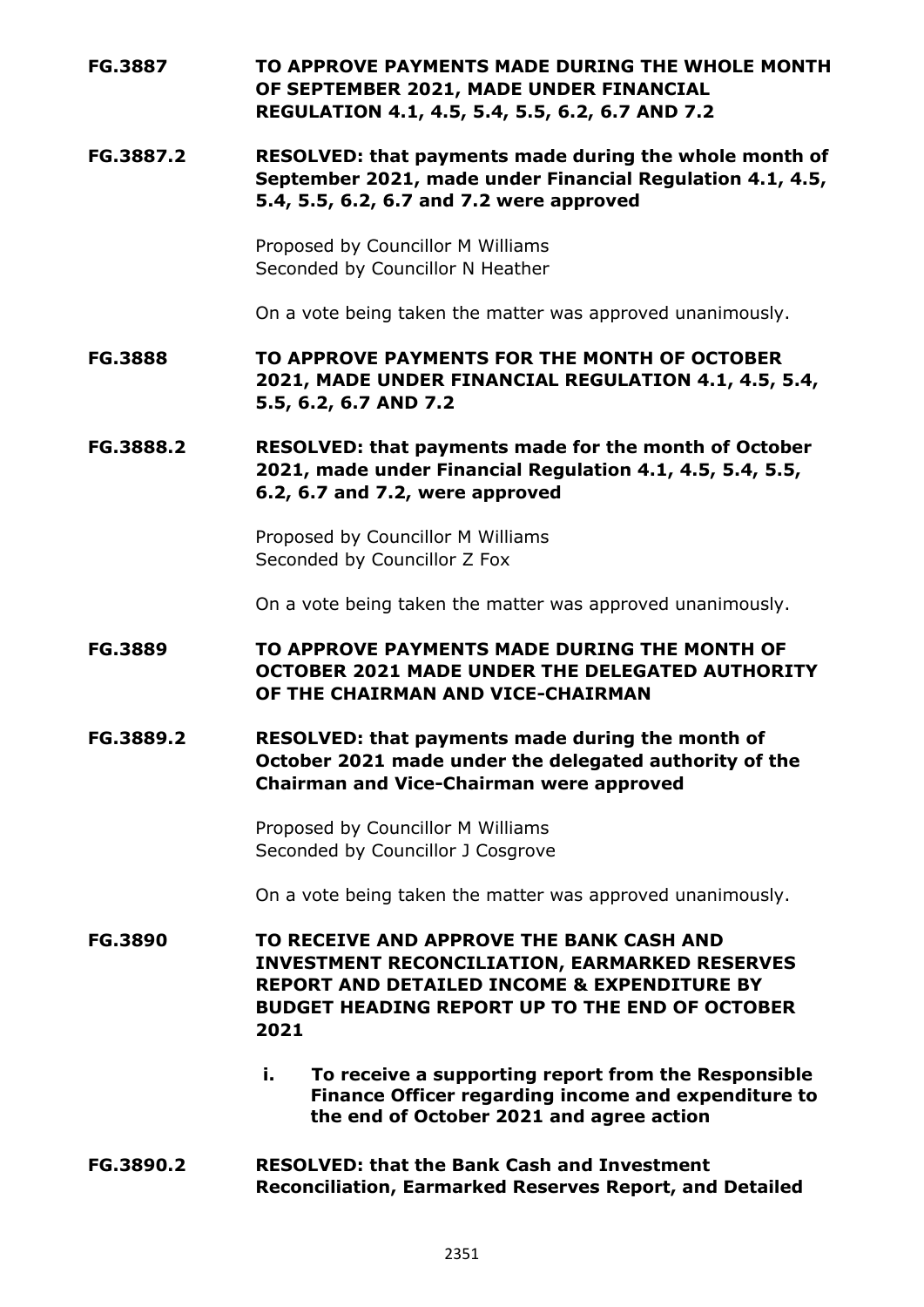## **Income & Expenditure by Budget Heading Report up to the end of October 2021, were received and approved**

Proposed by Councillor M Williams Seconded by Councillor J Cosgrove

On a vote being taken the matter was approved unanimously.

**FG.3890.3 RESOLVED: that a supporting report from the Responsible Finance Officer regarding income and expenditure to the end of October 2021, was received and noted; and the virements detailed in paragraph 6 of the report were approved**

> Proposed by Councillor M Williams Seconded by Councillor J Cosgrove

On a vote being taken the matter was approved unanimously.

**FG.3891 TO RECEIVE A REPORT OF EXPENDITURE DELEGATED TO THE TOWN CLERK FROM THE DATE OF THE SEPTEMBER MEETING AND UP TO THE DATE OF THIS MEETING FOR APPROVAL** 

**FG.3891.2 RESOLVED: that a report of expenditure delegated to the Town Clerk from the date of the September meeting and up to the date of this meeting was received and approved**

> Proposed by Councillor M Williams Seconded by Councillor N Heather

On a vote being taken the matter was approved unanimously.

- **FG.3892 TO APPROVE PAYMENTS FOR THE MONTH OF NOVEMBER 2021 UP TO THE DATE OF THE MEETING MADE UNDER FINANCIAL REGULATIONS 4.1, 4.5, 5.4, 5.5, 6.2, 6.7 AND 7.2**
- **FG.3892.2 RESOLVED: that payments for the month of November 2021 up to the date of the meeting made under Financial Regulations 4.1, 4.5, 5.4, 5.5, 6.2, 6.7 and 7.2, were approved**

Proposed by Councillor M Williams Seconded by Councillor Z Fox

On a vote being taken the matter was approved unanimously.

### **FG.3893 TO APPROVE THE PAYMENT OF INVOICES RECEIVED FOR THE MONTH OF NOVEMBER 2021**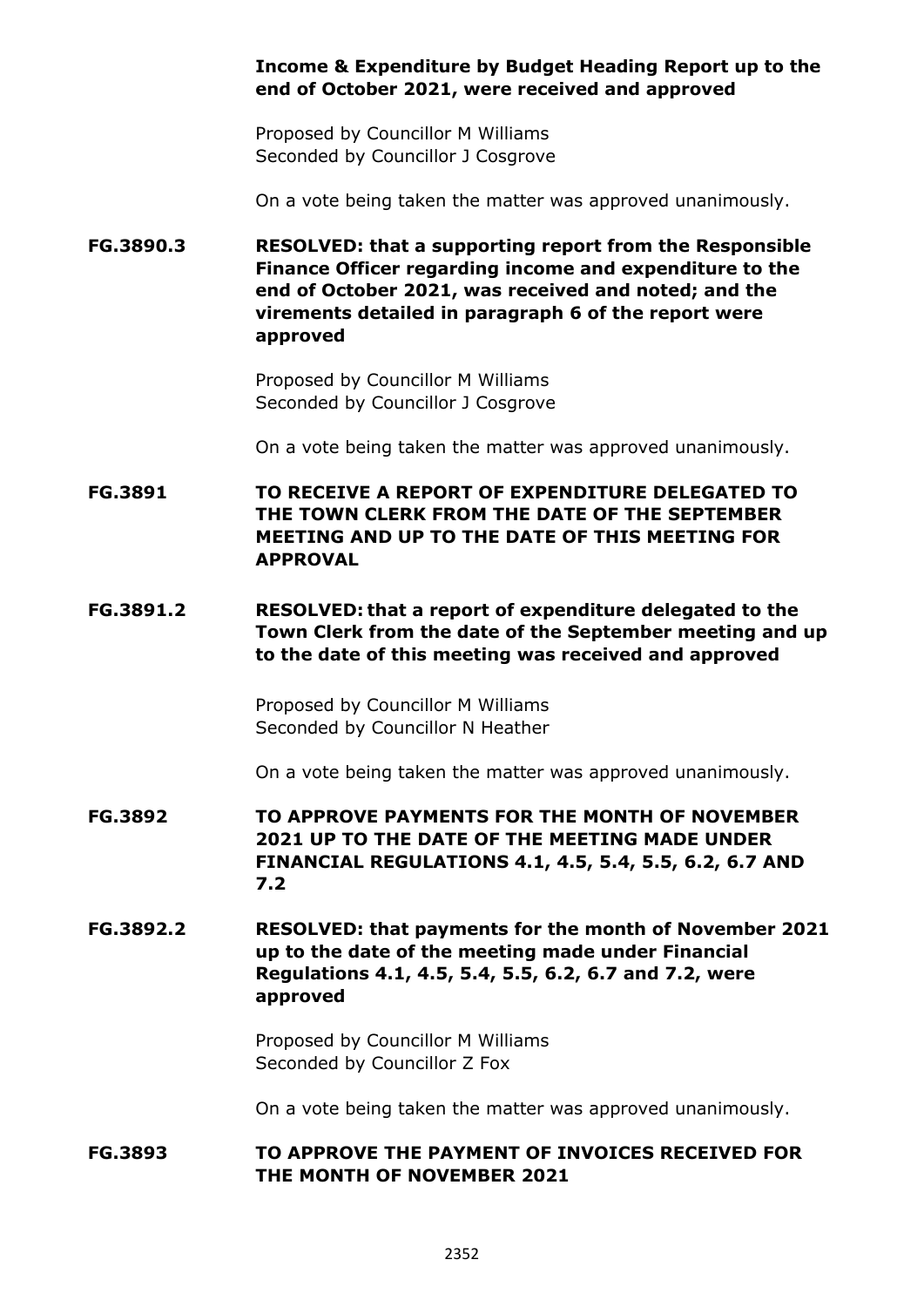## **FG.3893.2 RESOLVED: that the payment of invoices received for the month of November 2021, was approved**

Proposed by Councillor M Williams Seconded by Councillor M Champion

On a vote being taken the matter was approved unanimously.

## **FG.3894 TO RECEIVE A VERBAL UPDATE FROM THE RESPONSIBLE FINANCE OFFICER ON THE COUNCILS BANKING PROVISION AND AGREE ACTION**

The Responsible Finance Officer reported that HSBC had relinquished the Town Council funds that they had been holding, and that the balance was now in the Town Council's Unity Trust Account. He highlighted the need to source an alternative bank to hold emergency funds, in the event that there was a problem accessing monies in the Unity Trust Account.

# **FG.3894.2 RESOLVED: that the verbal update from the Responsible Finance Officer on the Councils banking provision was received; delegated authority was given to the Responsible Finance Officer and the Chairman to start the process of opening a bank account for emergency access to funds, and report back to a future meeting**

Proposed by Councillor Z Fox Seconded by Councillor J Cosgrove

On a vote being taken the matter was approved by a Majority.

## **FG.3895 TO RECEIVE A REPORT FROM THE RESPONSIBLE FINANCE OFFICER REGARDING THE DRAFT FINANCE & GENERAL PURPOSES COMMITTEE BUDGET AND 3 YEAR PLAN, AND DRAFT BUDGET FOR 2022/23 AND 3 YEAR PLAN. AGREE ACTION AND AUTHORISE EXPENDITURE**

The Responsible Finance Officer reported that there had been little movement the Finance & General Purpose budget. All future community engagement grants were to come under the responsibility of the Finance & General purposes Committee. He recommended reducing the Capital-Building & Equipment Replacement/Works Budget by £10,000.

**FG.3895.2 RESOLVED: that a report from the Responsible Finance Officer regarding the draft Finance & General Purposes Committee budget, 3 year plan and draft budget for 2022/23, and 3 year plan, was received and approved** 

> Proposed by Councillor M Williams Seconded by Councillor N Heather